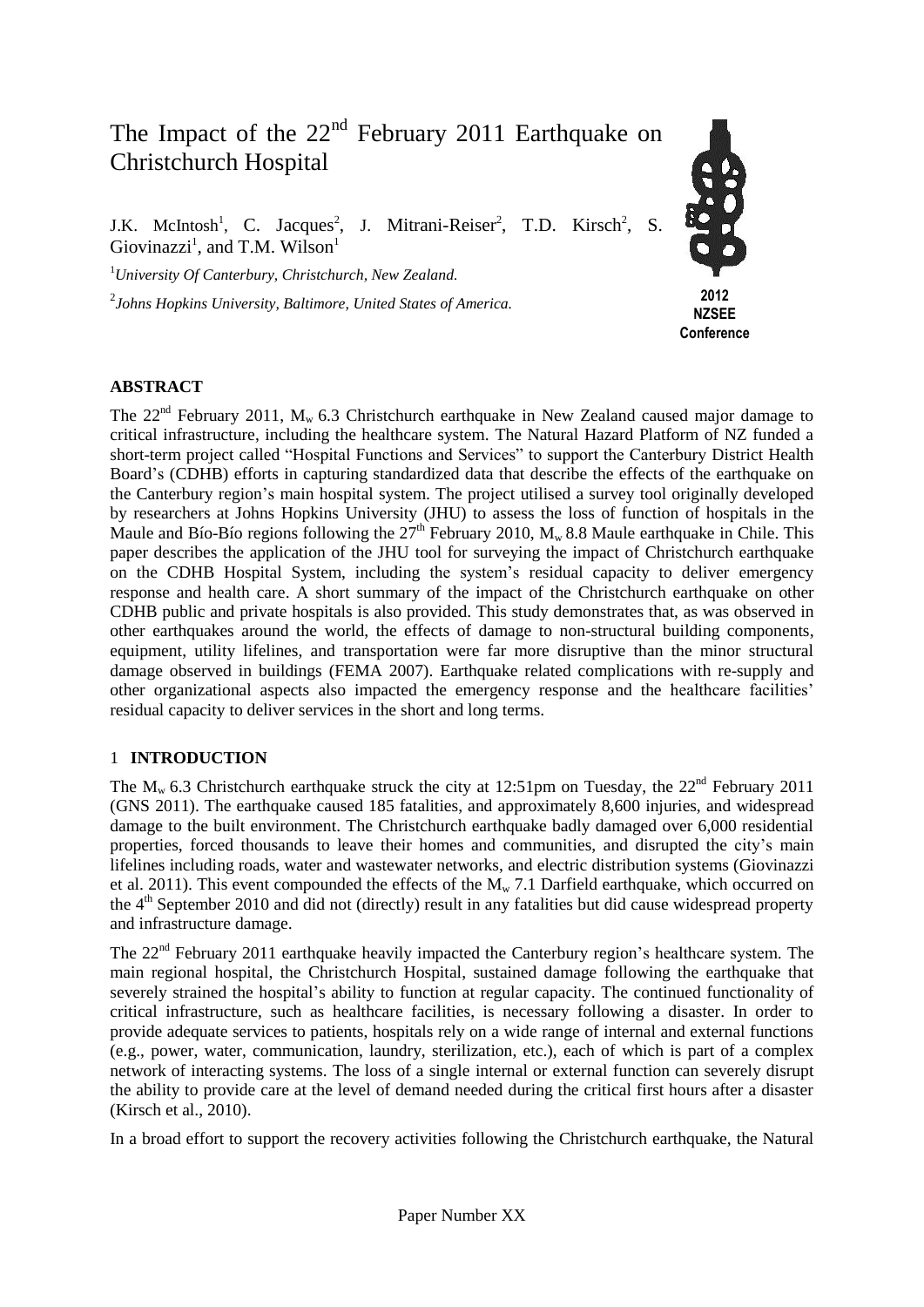Hazard Research Platform (NHRP) of New Zealand funded short-term projects that would connect the skills and knowledge from academic research with the practical needs of these organisations. The joint University of Canterbury/Johns Hopkins research team was awarded one of these NHRP grants for a project titled "Hospital Functions and Services," which was designed to support the Canterbury Health District Board (CDHB) and the Canterbury Primary Response Group (CPRG). One of the project's main goals was to provide the CDHB and the CPRG with standardised methods for collecting and analysing seismic reconnaissance data associated with the healthcare system. These data included photos and surveys of structural, non-structural, equipment, and lifeline damage that disrupted essential hospital functional areas and healthcare services. The impacts surveys include questions regarding the consequence for patient-care systems of losing any one or multiple functions in a hospital due to earthquake damage.

The NHRP project benefited from collaboration with Johns Hopkins University (JHU) researchers, who had developed a survey tool to assess the impact of the Maule and Bío-Bío regions following the  $27<sup>th</sup>$  February 2010, M<sub>w</sub> 8.8 Maule earthquake in Chile (Kirsch et al., 2010). This project adapted the survey tool to match the needs of the CDHB Health Care System based on feedback from relevant CDHB personnel. The survey tool was then administered to several hospitals in the Canterbury region.

## 2 **METHODOLOGY**

The survey tool was designed by co-authors Kirsch and Mitrani-Reiser and their colleagues (Mitrani-Reiser et al., 2012) to capture standardized qualitative and quantitative information on the effects of earthquakes to hospital functionality. Their multi-section interview questionnaire can be completed in just one hour with the assistance of a knowledgeable hospital administrator. The survey also includes questions about baseline hospital statistics that are typically collected by phone or email after the interviews. This survey was originally designed based on feedback from Chilean Ministry of Health (MINSAL) employees, so some modification to the survey tool were required to adapt it for the CDHB Health Care System characteristics and the 22<sup>nd</sup> February 2011 context.

The refined 'Health System Impact Survey' includes two main separate surveys, where one is focused on all physical damage and engineering aspects, and the other is focused on related healthcare and service-area functional impacts. Each of these surveys has multiple sections and can be completed in an hour with relevant hospital personnel. The engineering survey is typically completed based on interviews with facility managers and/or engineers. This survey includes the following sections: site and structural description and impact, non-structural description and impact, geotechnical description and impact, supporting documentation (e.g., floor plans or damage photos), and summary of damage and functional disruption to hospital service areas (e.g., emergency department, kitchen, etc.). The healthcare survey is typically completed based on interviews with chief medical officers, nursing directors and/or emergency planners, and includes the following sections: baseline hospital information, event impact assessment, response (e.g., number of personnel available in the hours/days following the event) to the earthquake, and final observations (e.g., the major lessons learned after the event).

The surveys described above were conducted after the Christchurch earthquake by a multi-institutional (University of Canterbury and JHU faculty and students), multidisciplinary team composed of experts in structural and earthquake engineering, risk assessment, disaster medicine, and international health. The interviews were completed between 8-15 August 2011 via phone and face-to-face interviews with facilities management staff, nurse managers, emergency planners and clinical staff across the CDHB (Table 1). The interviews targeted all the publicly owned hospitals that provide the majority of secondary and tertiary medical care in the Canterbury region, and two main private hospitals in Christchurch. Table 1 summarizes the hospitals that were contacted to be interviewed, the type of personnel that completed the damage and healthcare impact surveys with the research team, and the status of the interviews. As noted in Table 1, the researchers in New Zealand and the US continue to collaborate to complete the interviews in the remaining ten hospitals. This work includes remote interviews, and in-person meetings with stakeholders from the CDHB and the RHISE (Research re the Health Implications of Seismic Events) network.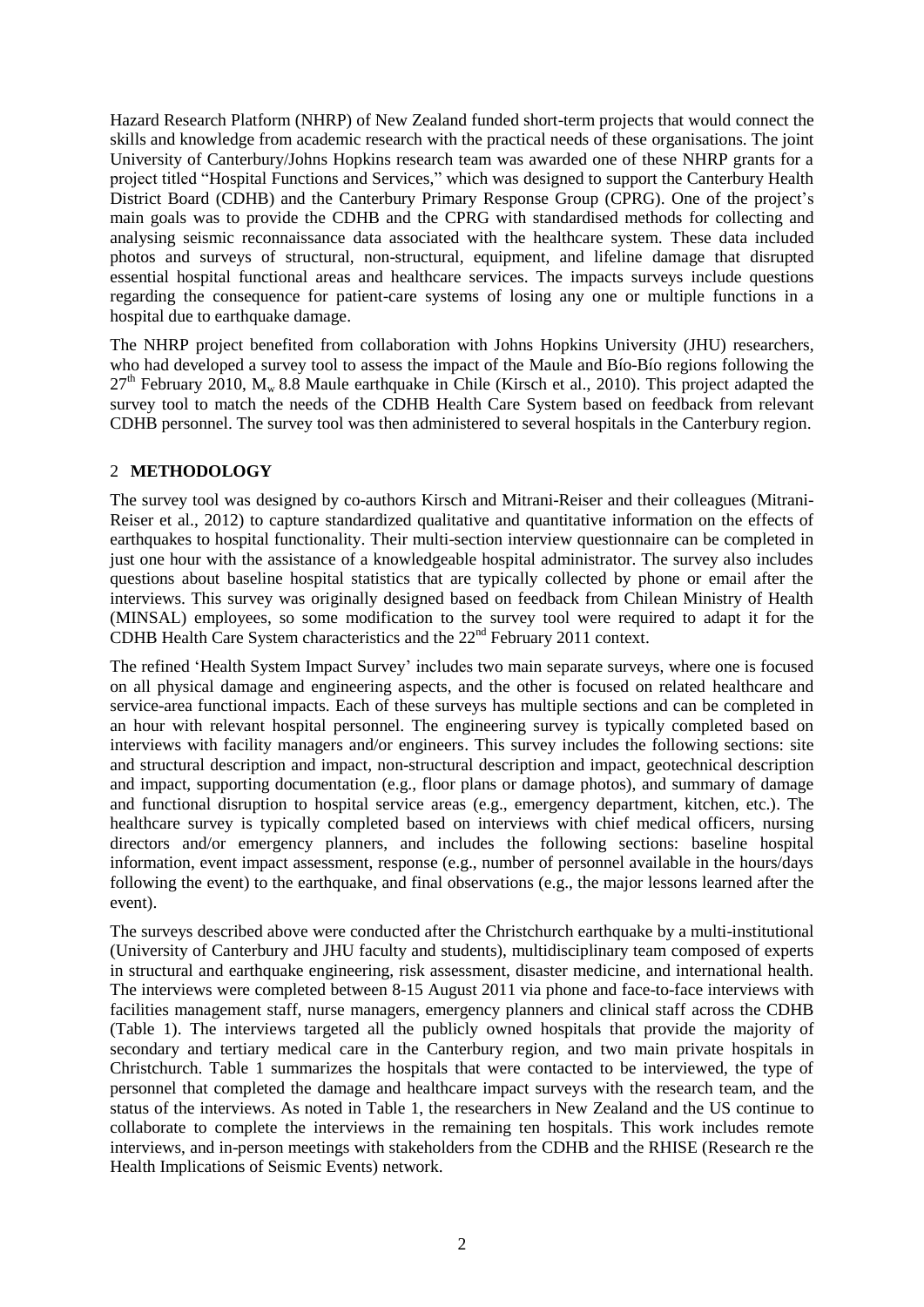| <b>Hospital Type</b>                 | <b>Hospital Name</b>       | <b>Interviewed Personnel</b>            | <b>Status</b>                                     |  |
|--------------------------------------|----------------------------|-----------------------------------------|---------------------------------------------------|--|
| <b>CDHB</b> Public Hospitals         | Akaroa Hospital            | Nurse Manager                           | Interviewed in person on<br>$11th$ August         |  |
|                                      | <b>Ashburton Hospital</b>  | N/A                                     | In Progress                                       |  |
|                                      | <b>Burwood Hospital</b>    | N/A                                     | In Progress                                       |  |
|                                      | Christchurch               | Facilities Manager, Facilities Disaster | Interviewed in person on                          |  |
|                                      | Hospital                   | Planner, and Director of Nursing        | $10^{th}$ and $12^{th}$ August                    |  |
|                                      | Darfield Hospital          | N/A                                     | In Progress                                       |  |
|                                      | <b>Ellesmere Hospital</b>  | Nurse Manager                           | Interviewed by phone on<br>9 <sup>th</sup> August |  |
|                                      | Hillmorton Hospital        | N/A                                     | In Progress                                       |  |
|                                      | Kaikoura Hospital          | Nurse Manager                           | Interviewed by phone on<br>$9th$ August           |  |
|                                      | <b>Lyndhurst Hospital</b>  | N/A                                     | In Progress                                       |  |
|                                      | Oxford Hospital            | N/A                                     | In Progress                                       |  |
|                                      | The Princess               | Nurse Coordinator, Facilities Manager,  | Interviewed in person on                          |  |
|                                      | Margaret Hospital          | and Service Manager                     | $11th$ August                                     |  |
|                                      | Rangiora Hospital          | N/A                                     | In Progress                                       |  |
|                                      | <b>Timaru Hospital</b>     | N/A                                     | In Progress                                       |  |
|                                      | Waikari Hospital           | N/A                                     | In Progress                                       |  |
| Christchurch<br>Hospitals<br>Private | St. George's               | Director of Nursing and Facilities      | Interviewed in person on                          |  |
|                                      | Hospital                   | Manager                                 | $11th$ August                                     |  |
|                                      | Southern Cross<br>Hospital | N/A                                     | In Progress                                       |  |

**Table 1. Summary of public and private hospitals in the Canterbury region that have been interviewed or contacted for interviews for this study as of December 2011.**

The following sections provide a first insight on the relation between engineering damage and loss of functionality following the  $22<sup>nd</sup>$  February earthquake for six of the hospitals within the Canterbury Region, with a special focus on Christchurch Hospital.

## 3 **PHYSICAL AND FUNCTIONAL IMPACT OF THE CHRISTCHURCH HOSPITAL**

The Christchurch Hospital is located near the Avon River on lenses of liquefiable sediment. The site experienced 0.547g peak ground acceleration during the  $22<sup>nd</sup>$  February earthquake. The hospital's ability to provide emergency care and proximity to the Central Business District (CBD) placed it at the forefront of the emergency response. Unfortunately, high levels of ground shaking and the area's susceptibility to liquefaction led to structural and non-structural damage in the hospital, as well as failure of utilities and mechanical equipment in both clinical and non-clinical buildings (described in Sections 3.1-3.4). The sustained damage severely strained the hospital's ability to operate. Existing back-up resources and the resourcefulness of the entire hospital staff, including that of Facilities Manager, Alan Bavis, Facilities Disaster Planner, Bruce Hall, and Director of Nursing, Heather Gray, played a critical role in stretching the functionality of the hospital in the emergency response phase of this disaster.

## 3.1 *Christchurch Hospital: Structure and Baseline Hospital Information*

Christchurch Hospital is the largest hospital in the Canterbury Region and the centre of the region's healthcare system. Christchurch Hospital operates the only Emergency Department (ED) and Intensive Care Unit (ICU) in Canterbury and performs the majority of elective surgeries. The hospital serves the geographically largest health district (CDHB) in New Zealand, which includes a population of 560,000. The inpatient wards provide services to over 35,600 inpatients each year, of which approximately two-thirds are admitted acutely; a further 13,000 people are day patients. There are 16,000 theatre visits each year and over 197,000 outpatient attendances, excluding those for radiology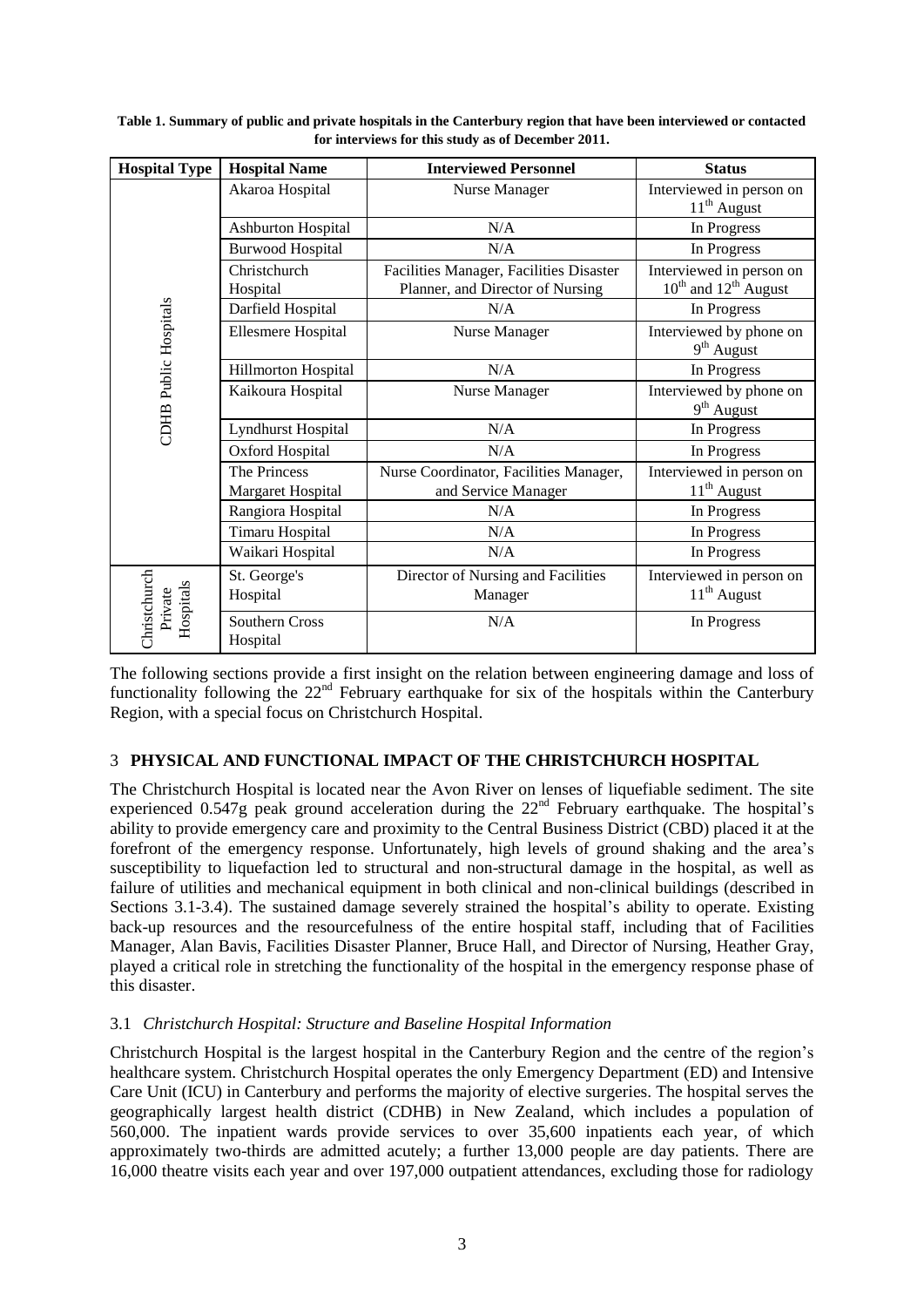and laboratory services. The hospital operated 600- 650 beds before the earthquake (Table 2), including 15 ICU beds, 18 high-dependency beds, and 9 step-down beds. Before the earthquake, the hospital typically operated at around 98% occupancy with a 48% admission rate from the ED to other wards. The hospital complex, shown in Figure 1, is made up of several buildings constructed during different time periods using concrete-



**Figure 1. Layout of Christchurch Hospital**

shear-wall or reinforced-masonry construction. The buildings on the hospital campus include the Parkside Building (built in late 80s to early 90s), the Riverside Building (built in the 1970s), the Nurses Hostel (built in 1931, vacant prior to earthquake for scheduled demolition), the Diabetes Centre (built in late 1950s and early 1960s), and the Christchurch Women's Hospital (built in 2005). The Christchurch Women's Hospital (CWH) is the only base isolated structure on the South Island. The clinical buildings are bordered by the Avon River and Riccarton Avenue and are adjacent to Christchurch's CBD.

## 3.2 *Geotechnical Failures and Structural Damage*

Geotechnical failures caused widespread damage to the hospital campus. For example, liquefaction caused flooding in the basements of all the buildings, including the Women's Hospital. The Parkside and Riverside buildings suffered the worst flooding. All the retaining walls between the river and the hospital failed, and the lateral spreading near the river caused severe damage to sewage lines (Figure 1a). Additionally, the tunnel that connects clinical facilities and non-clinical facilities across Riccarton Avenue was knee-deep in water after the earthquake.

There were no catastrophic structural failures (i.e., local or global collapses) to any of clinical or nonclinical buildings of Christchurch Hospital that were operating at the time of the  $22<sup>nd</sup>$  February earthquake. However, severe structural damage did cause some forced closures. For example, the underground tunnel carrying lifelines running below Riccarton Avenue was still unusable at the time of interviews (Figure 1b).



**Figure 1. Observed damage throughout hospital campus: a) liquefaction-induced damage to the main sewer line, and (b) damage to Riccarton underground tunnel (photo credit, Alan Bavis).**

Two administrative buildings on St. Asaph Street also had to be closed. The latter building suffered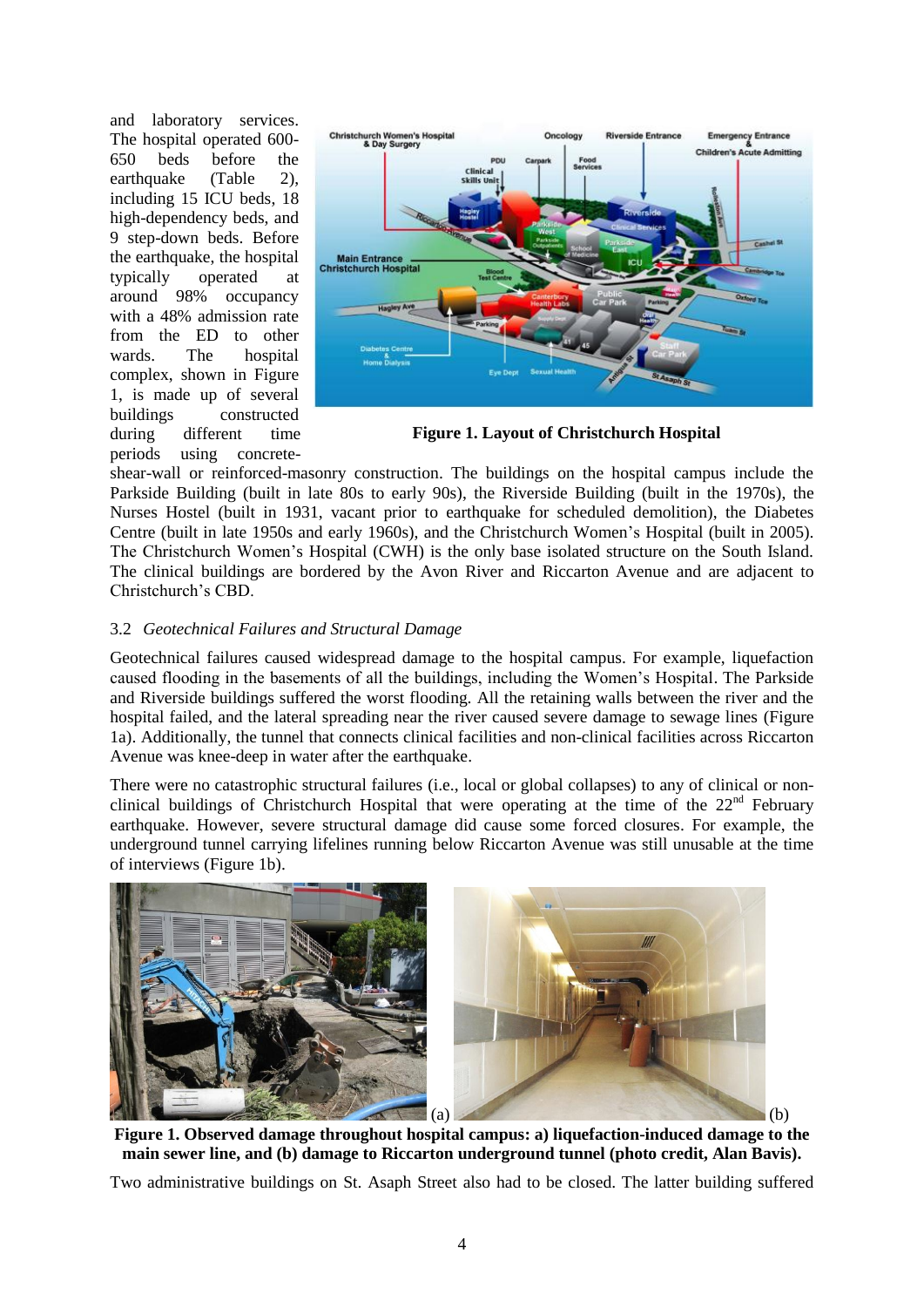damage to the connection of the roof to the walls. The hospital's parking structure did experience extensive structural damage, including spalled concrete of its beams and columns and cracking of its steel bracing. The cost to repair the parking structure's damage is estimated to be NZ\$2 million. Figure 2a shows damage to concrete columns on the ground floor of the parking structure.

There was also widespread evidence of minor to moderate structural damage in several other buildings, including the Riverside Building, some non-clinical buildings, and the hospital's boiler stack. The Riverside Building, for example, suffered shear wall cracking, where some of these cracks went all the way through the wall. All clinical buildings suffered roof damage. Also several buildings experienced damage across separation joint and firewalls. Figures 2b and 2c show examples of damage found on the Christchurch Hospital campus, including damage to at a separation joint in the Riverside Building and damage to a firewall in the CWH, respectively.



## **Figure 2. Observed structural damage in non-clinical and clinical buildings: a) spalled concrete in ground-floor column of a parking structure, b) separation joint damage in Riverside Building, and c) damage to firewalls in the CWH (photo credit, Alan Bavis).**

In AS/NZ 1170.0 (SNZ 2004), critical facilities like hospital buildings are categorised with importance Level 4. The code provisions require that the buildings remain operational, particularly under 500 year serviceability limit state, SLS2, earthquakes (Uma and Beattie 2010). Christchurch Hospital buildings were designed and built as predominantly rectangular buildings with no L- or T- shaped structures, no abrupt discontinuities along the height of the buildings, and no large overhangs. The lack of these building features, along with the presence of separation joints in most buildings, and the base isolation of the CWH likely mitigated structural damage. Additionally, several older buildings on campus had been seismically upgraded before the earthquake. Those with retrofits only suffered cosmetic damage.

Structural building initiatives and regulations alone cannot guarantee uninterrupted operation of a hospital following a large earthquake. Many other factors affect hospital functionality, such as lifelines and support agencies. Damaged non-structural components of a hospital system are typically the most disruptive factor following an earthquake (FEMA 2007). Damage to non-structural components of Christchurch Hospital are described below.

## 3.3 *Non-Structural Damage*

As is expected in other countries with similar design codes (FEMA 2007), the effects of damage to non-structural building components and equipment, as well as breakdowns in public services (lifelines), transportation, re-supply, and other organizational aspects, were far more disruptive to the functioning of Christchurch Hospital than the minor structural damage observed in buildings and facilities. The non-structural damage included the failures of many components: windows, non-load bearing ceilings, partition walls, floor coverings, medical equipment, and building contents.

The failures of suspended ceilings, particularly the plaster tiles constructed with tongue-and-groove joints, proved to be one of the most disruptive non-structural failures in Christchurch Hospital. These heavy, thick ceilings act as effective fire barriers; however, when damaged, these older tiles are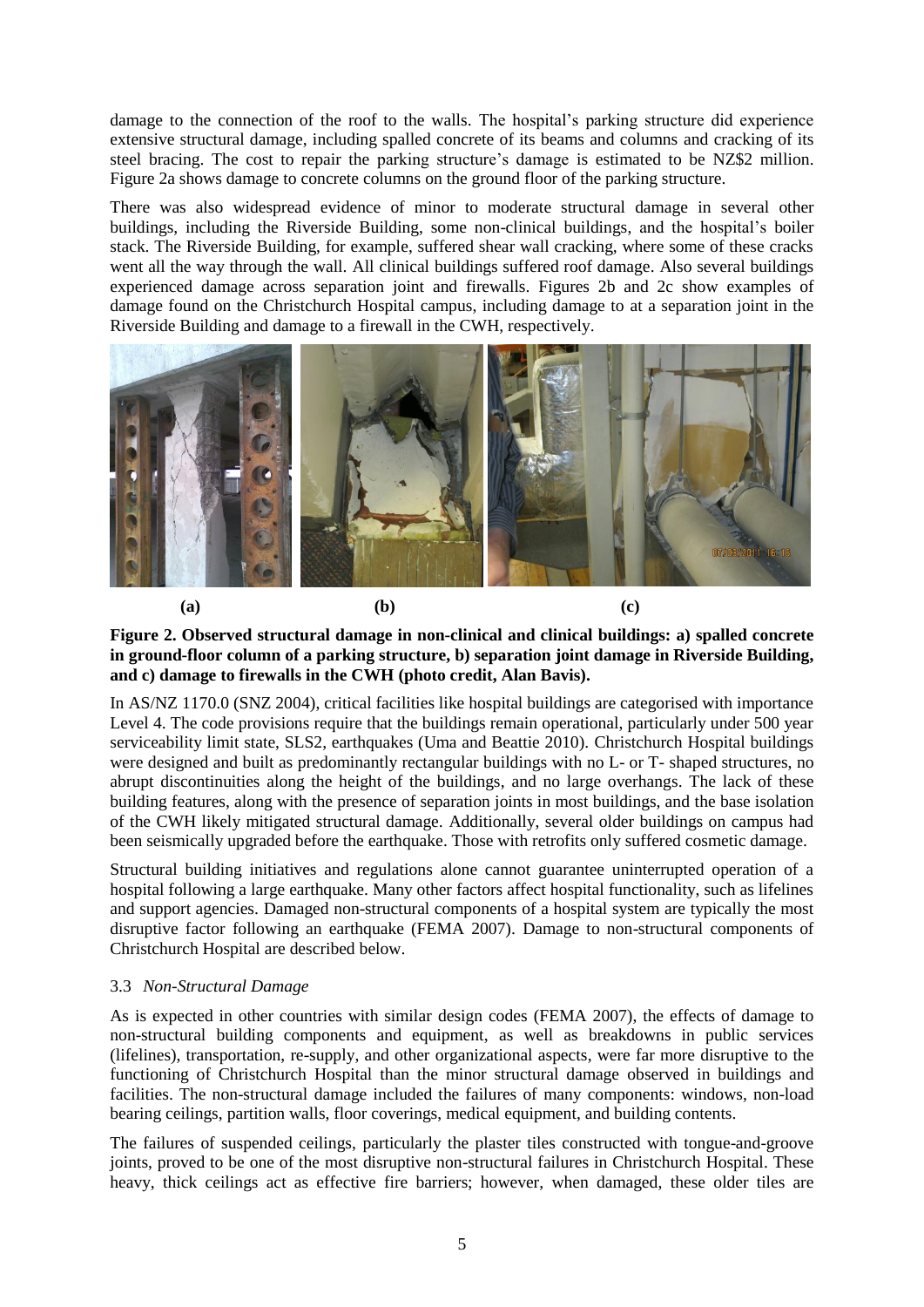dangerous falling hazards. When the plaster tile ceilings were first installed, they were diagonally braced to the walls. However, at some point after construction, these diagonal braces were replaced with less effective vertical ties that make the ceilings more susceptible to damage. Fallout and sagging (identified by laser level analysis) of ceiling tiles throughout the hospital campus necessitated the replacement of these non-structural components with lightweight ceiling tiles secured to the ceiling grid with clips and diagonal bracing. The ceiling repairs have required parts of the hospital to be closed down for periods ranging from hours to days; these repairs have been going on for months after the earthquake. Most of the inpatient wards were disrupted for two weeks while fire retardant tiles covering suspended ceilings were replaced. Many light fittings became dislodged and had to be replaced alongside ceiling tiles. The failures of suspended ceilings in particular led to precautionary evacuations immediately after the event, as described in Section 3.5.

Non-load bearing wallboard partitions were also heavily damaged throughout the hospital. This mostly cosmetic damage did not cause loss of function immediately after the earthquake, but the areas damaged have had to be shut down for repair work months later. Severe plaster and concrete wall damage as well as damage to ceilings and glazing in the Diabetes Centre caused it to close for an entire month for repairs.

Building components that are critical to vertical egress were also damaged during the earthquake. Most staircases in the clinical buildings were damaged and had to be propped up to remain operational in the emergency phase of the disaster. The stairs were eventually taken out of service one at a time and repaired during the recovery phase. The reason that so many staircases were damaged is that they were constructed with rigid connections to adjacent floors, which led to extensive cosmetic cracking in stairwell walls. Issues with power described in Section 3.4 also caused the emergency lights in some staircases to fail. Vertical egress was further impaired by damage to elevators. All elevators are traction elevators, except for one hydraulic elevator in the kitchen. Most elevators were out of function for a couple of hours because of activated seismic switches that force them to lock out in the event of an earthquake. The damage to these critical means of egress complicated regular hospital function immediately following the earthquake; however, hospital personnel continued to provide healthcare services and move patients through whatever means necessary, including carrying patients through darkened stairwells with the use of torches.

The majority of all pumps and chillers in rooftop plant rooms jumped off their mounts due to strong shaking, even though the snubbers themselves were not damaged. They were on seismic mounts according to NZ standards, NZS 4219:2009 (SNZ 2009). NZS 4219:2009 provides design guidelines for better seismic performance of engineering systems, requiring that all the proprietary components manufactured in New Zealand or overseas need to be verified for the performance level required (i.e. to be operational under serviceability level earthquake for hospital buildings) (Clause 2.4, SNZ 2009). In the CWH chillers moved around and piping for the condenser collapsed.

The most functionally significant non-structural damage was to internal and external roof coverings and roof top water tanks in the Riverside Building. The consequent ingress of water into the top two  $(5<sup>th</sup>$  and  $6<sup>th</sup>)$  floors of this building caused the immediate evacuation of five adult medical wards, with about 30 patients each. There are no horizontal evacuation routes from these wards, so vertical egress was required. As was previously mentioned, the emergency lighting in the stairwells was not functional, so this patient evacuation took about 35 minutes to complete with flashlights. This was the only permanent loss of capacity at Christchurch Hospital (Section 3.5).

## 3.4 *Loss of Internal and External Services and Damage to Back-up Systems*

During the  $22<sup>nd</sup>$  February earthquake, all of the Municipal utility lifelines were damaged to varying degrees (Table 2). The main wastewater, water, and power distribution networks were completely off line (Giovinazzi et al. 2011). Additionally, the hospital suction and back-up power systems experienced partial to complete loss of function for a short period of time.

Loss of power was one of the most major obstacles to the functionality of hospital services. Both the Parkside and Riverside Buildings lost power for one and a half hours. The hospital had back-up generators with 1.5 Megawatt capacity and one and a half days of fuel stock that were regularly tested.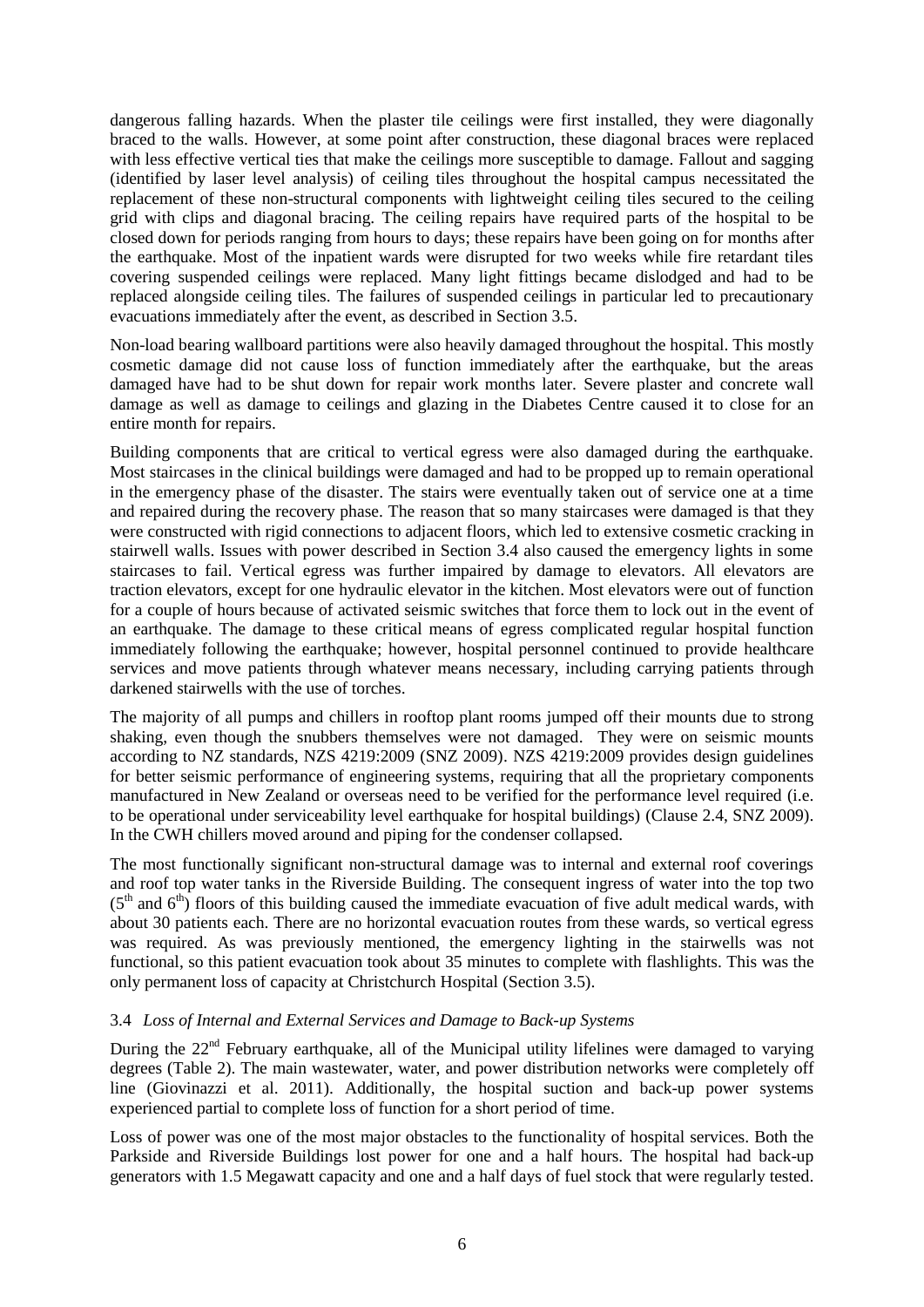However, some of these generators malfunctioned or were damaged, which effected the immediate functionality of the emergency power supply system. For example, the oil pressure gauge on the Riverside generator broke during the earthquake, which caused that generator to shut down immediately after turning on. The Parkside generators initially ran for a couple of hours, but stopped working because of clogged filters due to sediment in the tanks that had been disturbed by the ground shaking. The filters were replaced, but there some difficulty priming the fuel pumps. This was eventually corrected by syphoning fuel from a groundskeeper's car to prime the pumps. In addition, shortages to the main low-voltage switchboard caused small fires, damaging the main electrical panel and further complicating the power restoration efforts.

Damage to water and sewage systems, including fire sprinkler systems, also proved a major obstacle. Broken sewage pipes had to be replaced. Main water was out completely for a couple of days, and full water pressure was not restored for a week. The hospital had back-up water supplies (<1 day's worth), and access to artesian wells, but these did not prove entirely sufficient. Some water could be successfully extracted from the boreholes immediately after the earthquake, but the silt content in that water was initially too high, which caused issues in moving the water from the ground to the storage tanks. Even when this issue was resolved, the water from the borehole could not be used for drinking. The lack of water impaired other systems as well, including the fire sprinklers, which could not be pressurized. Fortunately, there were no major fires after the event. To prevent this situation from occurring in any future disasters, a  $\frac{1}{2}$  million-litre capacity tank system was installed to provide emergency water for crucial systems, including the fire sprinklers.

Suction in the Riverside building was also damaged, but was quickly restored by connecting the Riverside suction systems to the Parkside suction systems via a bypass in CWH. The ventilation system is highly important in maintaining an appropriate pressure gradient in different areas of the hospital. In infection-controlled areas, malfunction of this ventilation system could create a risk of infection to patients and staff (FEMA 2007). The ductwork was un-operational for 30 minutes following the earthquake. Suction was regained by joining Parkside to Riverside buildings via the CWH bypass.

## 3.5 *Impact on Hospital Functionality and Residual Capacity of Health Care Delivery*

#### *Emergency Phase: Emergency Response and Medical Evacuations*

The day of the earthquake,  $22<sup>nd</sup>$  February 2011, the Hospital admitted and dealt with 160 casualties. The triage after the quake was set up in the parking lot in front of the Emergency Department. There were no deaths related to the  $22<sup>nd</sup>$  February Earthquake in Christchurch hospital patients or staff, though four staff members were injured during the evacuation of some of the hospital wards. Evacuations of sick or injured patients are potentially dangerous events under any circumstances, but particularly are risky when moving a large group of patients with limited personnel, no power, and no elevators. Due to water damage from leaking roof tanks, the top two floors of Riverside Building, including five adult medical wards, were evacuated immediately after the earthquake. The darkness of the stairwells and the unavailability of elevators (Section 3.3) made evacuation very difficult. Most patients were able to walk down on their own, but some had to be carried down five to six flights of stairs in the dark. Many patients and some staff self-evacuated after the event to areas perceived as safer locations outside the buildings. The third floor of Riverside Building was evacuated in a subsequent phase. All evacuations after the initial Riverside evacuation were simply horizontal movement. These evacuations were triggered by failures of suspended ceilings, the lack of functionality of fire sprinkler system, and the lack of sufficient pressure in the back up water system. The charted oncology unit was also moved to Christchurch's Women Hospital. A total of 350 patients were evacuated from the hospital overall. The Oxford Clinic, a general practice located down the road, evacuated to Christchurch Hospital.

Supplies and non-clinical services were mostly undamaged. The kitchen maintained its functionality, guarantying the provision of food. However, the laundry was shipped out for two days because of short-staffing and lack of water; half of the laundry was handled by Timaru Hospital during this time. Drinking water was provided in bottles brought by a private company. The pharmacy did not run out of pharmaceuticals, blood products, dressings, splints, surgical supplies, or other any other treatment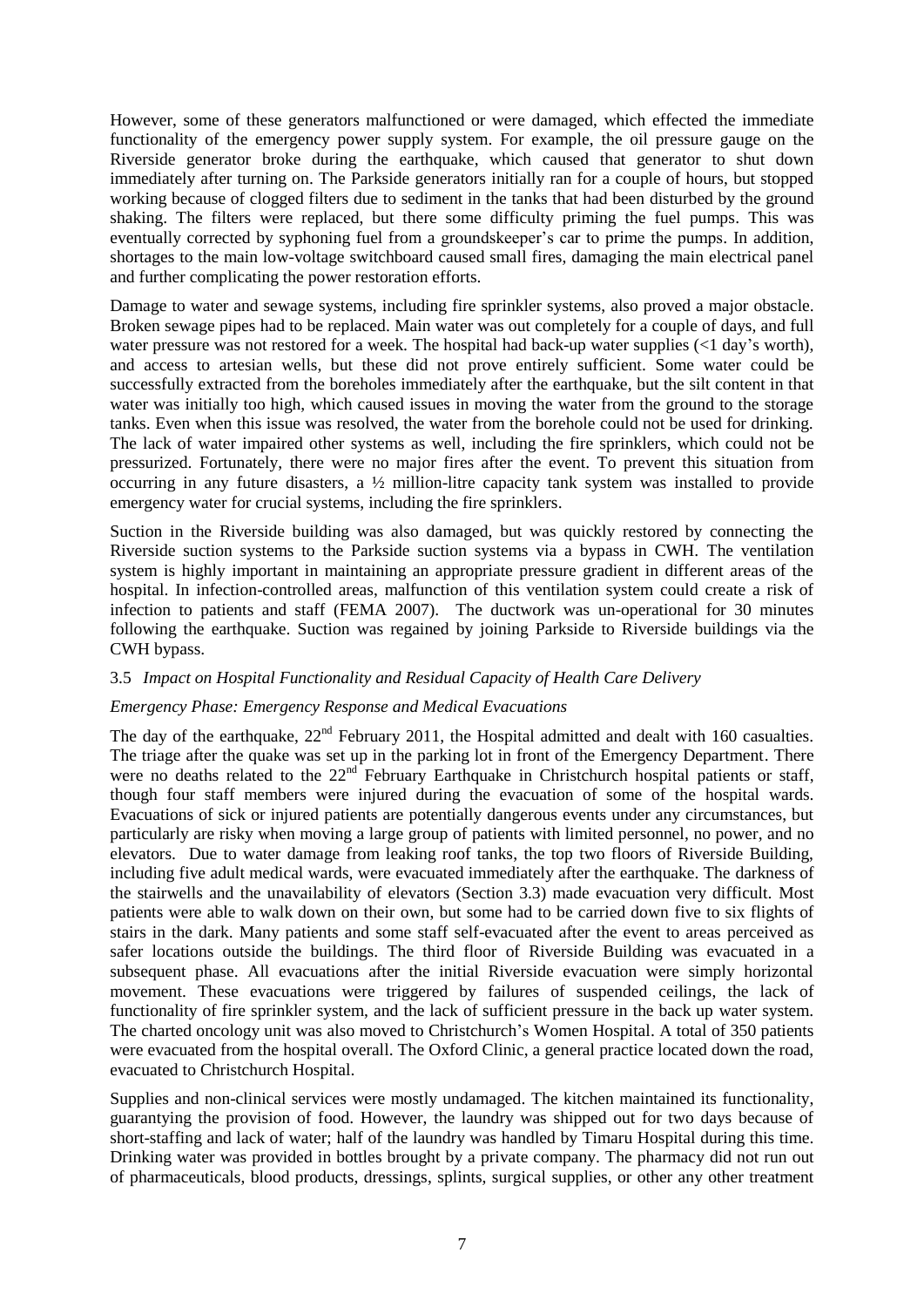supplies. Similarly, there was no loss or shortage of lab supplies, radiological supplies, or other diagnostic supplies. Two off-site laboratories used by the hospital, one of which was located in the CBD, were shut down, but the onsite laboratory remained functional. All the shelves containing the records tipped over.

### *Short-term Losses of Health Care Capacity*

The hospital never closed completely. The adult wards on the 5th and 6th floor of Riverside were the only closures during the quake, making 106 adult medical beds unusable (or a 16% loss in capacity) One child assessment unit had to be temporarily repurposed to treat adults. Twelve ICU patients were evacuated to other ICUs in the North Dunedin, Nelson and the North Island.

Christchurch hospital stopped all elective surgery and outpatient services immediately after the emergency in order to surge capacity. This decision greatly reduced the number of patients in the clinical buildings. There were approximately 320 inpatients in the hospital after 24 hours, 270 after 72 hours, and 400 after 7 days

Nuclear medicine and clinical engineering were undamaged, but had staffing problems. The Dialysis Centre closed for repairs after the earthquake, though it moved and reopened elsewhere. Outpatient services were lost for one day after the quake, and reduced for the next two weeks. Rehabilitation, and physical therapy were also lost for the first day and partially down for a week.

### *Long-Term Rebalancing of Canterbury Health System*

The evacuation of adult wards in the Riverside building top two floors  $(5<sup>th</sup>$  and  $6<sup>th</sup>)$  and transfer to Princess Margaret Hospital, (Table 1) to date has been the only permanent loss of capacity at Christchurch Hospital. Due to the lack of horizontal egress and the presence of only a single stairwell, the decision was made to permanently change the use of those floors from clinical wards to administrative space. The loss of those Riverside wards means that 106 beds were lost, which is 16 per cent of the hospital's normal capacity. About 70 beds at Princess Margaret Hospital (PMH) and another 10 beds at Ashburton Hospital were created for long-term care to compensate for the loss. Initiatives like Community Rehabilitation, Enablement and Support Teams, CREST, have been used to reduce the pressure on Christchurch Hospital; the initiative caters to some 240 clients a day. The CDHB predicted a shortfall of 740 elective surgery cases for the year, down 5 per cent on the annual target. About 500 elective surgeries such as hip replacements were contracted out to the private hospitals Southern Cross and St Georges (The Press 2011).

## 4 **PHYSICAL AND FUNCTIONAL IMPACT ON THE CANTERBURY HOSPITAL NETWORK**

Canterbury's Health system is comprised of 14 publicly owned hospitals, which provide the majority of secondary and tertiary medical care (Table 1). A smaller not-for-profit private hospital sector specializes mainly in elective surgery and long-term care (Table 1). The private hospitals are operated directly or subsidised by the Canterbury District Health Board. The "third sector" providers, made of non-profit non-government organizations (Health, M. O. 2011), offer other services, including general practitioners (GPs), nursing homes, and ambulance service. Following the Canterbury earthquakes, damage to facilities and lifelines placed considerable strain upon the Canterbury health care system, specifically Christchurch's network of private/public hospitals, GPs, and elderly care facilities. To cope with demand, the health system has had to utilize the entire health network's capacity.

## *4.1. CDHB Public and Private Hospital System: Structure and Baseline Hospital Information*

CDHB public and private hospitals have different specialities. Ashburton Hospital, located outside of Christchurch, mainly performs lab work and radiology, as well as providing maternity and physiotherapy services. Burwood Hospital specializes in recovery. Hillmorton Hospital accounts for most of Christchurch's mental health facilities. Princess Margaret Hospital provides predominantly geriatric care and includes psychiatric wards. Private hospitals St Georges and Southern Cross provide maternity care and elective surgery. Med laboratory, Canterbury laboratory, and Christchurch Hospital laboratory are responsible for most of the blood tests from GPs and hospitals within Canterbury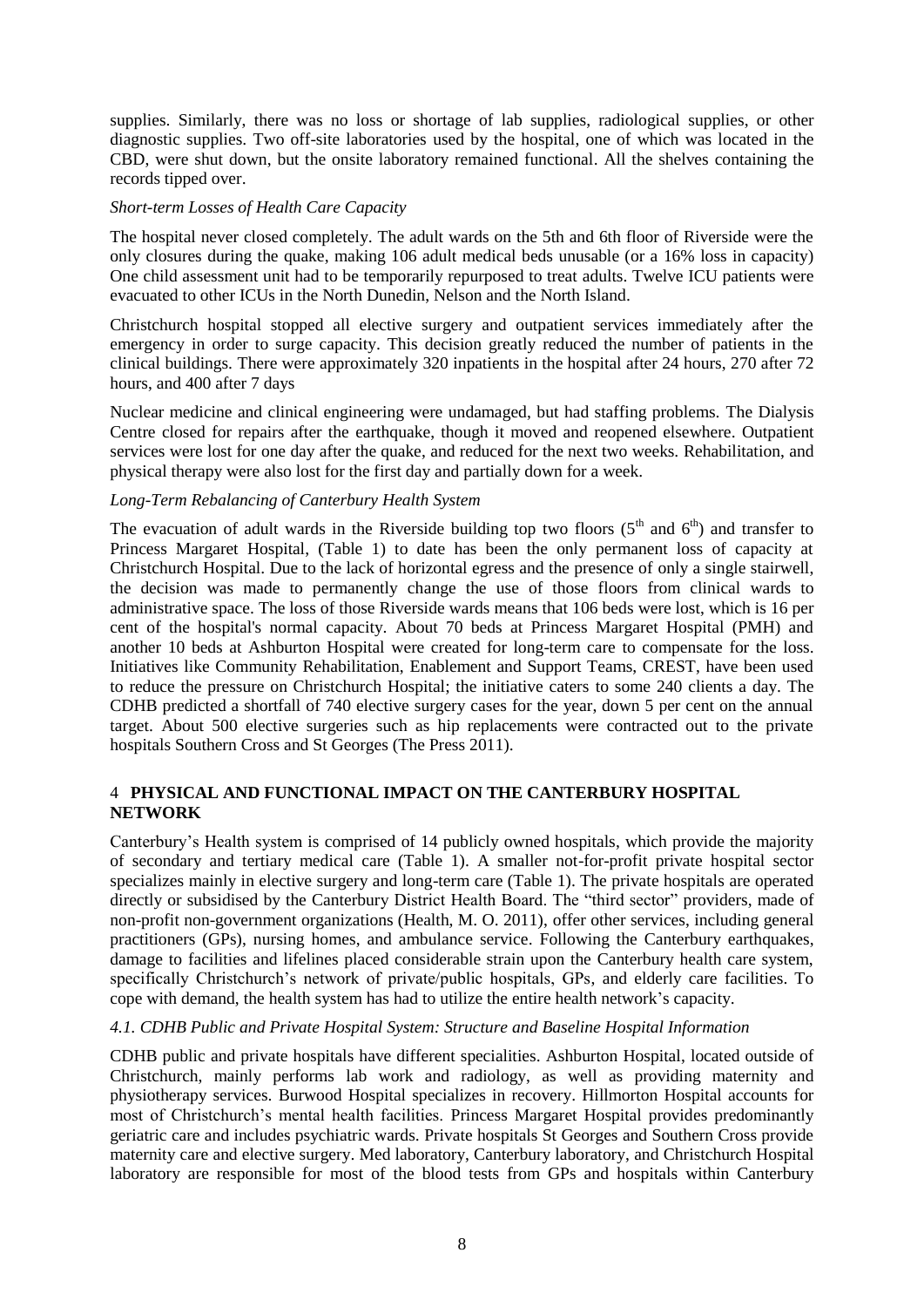(Health, M. O. 2010). The Canterbury CDHB/private sector hospital system includes seven rural Regional Hospitals: Rangiora, Waikari, Oxford, Akaroa, Kaikoura, Darfield and Ellesmere. These Regional Hospitals are small (<20 beds) and primarily handle elderly and maternity patients. All hospitals in the region actively liaise with one another in order to provide efficient care and cope with capacity shortages.

## *4.2. Summary of Functional Loss and Deployed Residual Capacity in the Aftermath of the Earthquake for the CDHB Public and Private Hospital System*

Following the 22<sup>nd</sup> February Earthquake, Akaroa Hospital, Kaikoura Hospital and Ellesmere Regional Hospitals suffered limited damage to their structural and non-structural elements and remained operational (Table 2). Of these hospitals, only Akaroa Hospital lost any external services. That hospital lost electricity and water but had sufficient backup systems (Table 2). Akaroa experienced only minor non-structural cracking following the February 22<sup>nd</sup> earthquake; however, it was closed down for one week after the 4<sup>th</sup> September Mw 7.1 earthquake due to damage to the chimneys, which were subsequently removed.

Princess Margaret Hospital lost water main water completely for 12 hours and did not regain full water pressure for a week. Sewage systems were damaged, and may have been inoperable for as long as two weeks. Separation joints in the hospital experienced some damage, and most walls sustained plaster damage. The buildings of PMH are concrete with brick veneer. That brick veneer had vertical, diagonal, and horizontal cracking, generally ranging from 1-4 mm. There were, however, no structural failures to the concrete structure. Water and sewage pipes for this hospital were damaged and diffusers popped out.

|                            | Christchurch   | <b>PMH</b> | St George's | Kaikoura    | Akaroa    | Ellesmere |
|----------------------------|----------------|------------|-------------|-------------|-----------|-----------|
|                            | Hospital       | Hospital   | Hospital    | Hospital    | Hospital  | Hospital  |
| <b>External Services</b>   |                |            |             |             |           |           |
| Electricity                | Y              | Y(4hr)     | Y           | N           | Y(1dy)    | N         |
| Backup electric            | Y(1.5hr)       | N          | N(4dy)      | N           | N         | N         |
| Water                      | Y(1wk)         | Y(12hr)    | Y(14dy)     | N           | Y(3dy)    | N         |
| Sewer                      | N              | Y(2wk)     | Y(3dy)      | N           | N         | N         |
| Telephones                 | Y(20min)       | Y(6hr)     | Y           | $\mathbf N$ | Y(1dy)    | N         |
| <b>Internal Services</b>   |                |            |             |             |           |           |
| Computers                  | N              | N          | N           | N           | N         | N         |
| Medical gases              | N              | N          | Y(4dy)      | N           | N         | N         |
| Suction                    | Y(30min)       | N          | Y(3dy)      | $\mathbf N$ | <b>NA</b> | <b>NA</b> |
| <b>Total Services lost</b> | $\overline{4}$ | 4          | 4           | $\Omega$    | 3         | $\theta$  |

**Table 2. Summary of Services Loss by Hospital**

St. Georges Hospital was closed completely due to structural damage to the maternity ward (permanently closed awaiting demolition) and liquefaction damage to the Cancer Centre (Table 3). St. Georges Hospital's dominant business is elective surgery, but the main recovery wards and operating theatres were closed for two weeks due to loss of services and widespread non-structural damage to walls (Table 2).

Many hospitals were forced to alter the way they provided non-clinical services immediately after the earthquake. The Regional Hospitals were able perform their own services such as laundry (usually done at Hillmorton Hospital) and food preparation in the aftermath of the quake (Table 2). Timaru Hospital provided clean linen to Christchurch Hospital (that lost Laundry services for 2 days, as above mentioned). Princess Margaret's Hospital lost its laundry services for 7 days (Table 2); Ashburton Hospital helped source clean linen, but existing stock had to be conserved.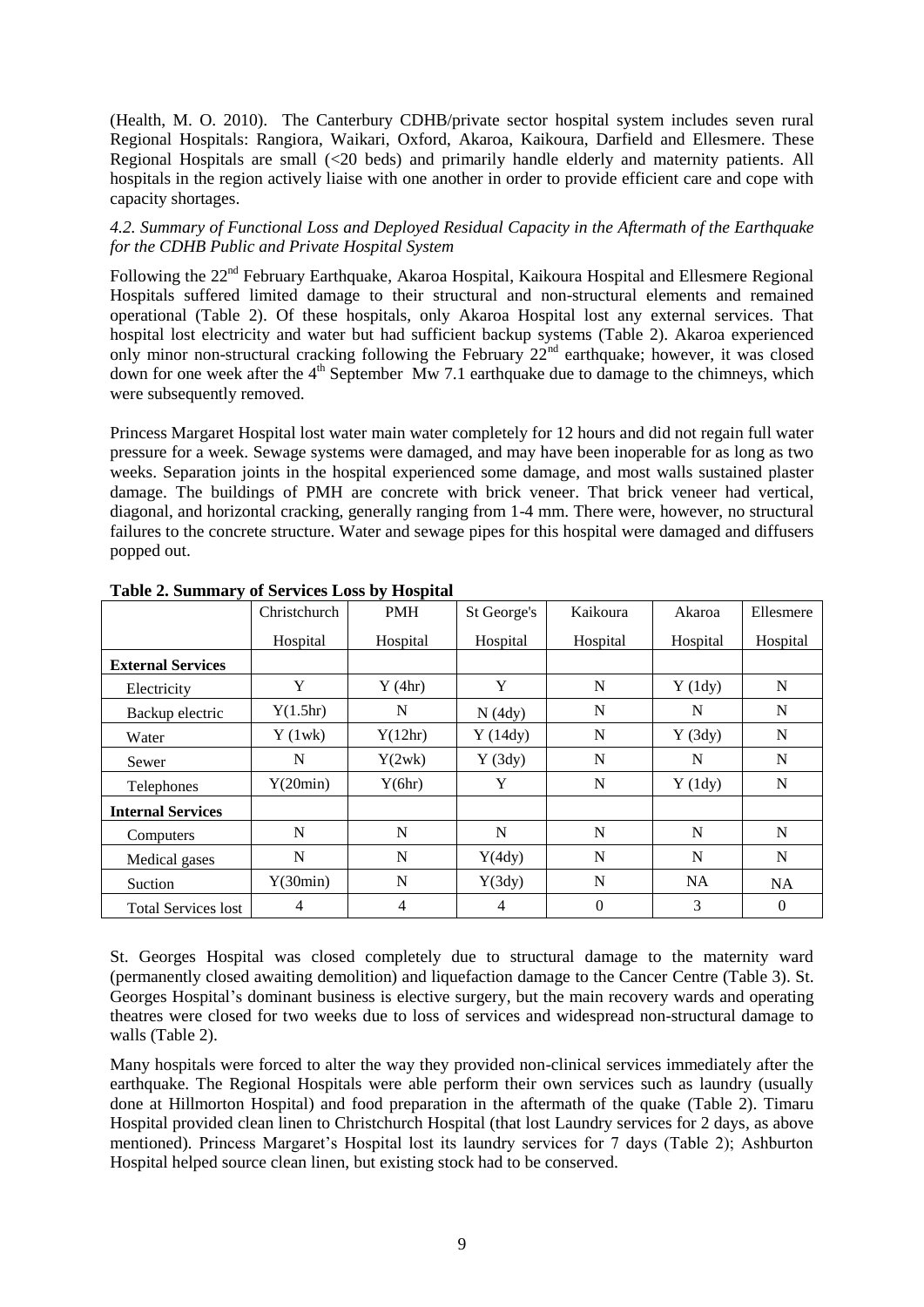All the Regional Hospitals participated in the redistribution of capacity from damaged healthcare facilities in Christchurch in the form of accepting transferred elderly care and/or maternity patients in the days after the earthquake. The patients were from Princess Margaret Hospital and various elderly care facilities within badly damaged areas of Christchurch (Table 3).

| Capacity                      | Initial capacity | Residual<br>capacity | <b>Patients</b><br>during EQ | Discharged in<br>first 48 hours | Transferred<br>in first week |
|-------------------------------|------------------|----------------------|------------------------------|---------------------------------|------------------------------|
| 1. Christchurch Hospital      | 650 beds         | 544beds              | $\overline{\phantom{0}}$     |                                 | (-) 44                       |
| 2. Princess Margaret Hospital | 147 beds         | 147 beds             | 109                          |                                 | $(+)47$                      |
| 3. St George's Hospital       | $101$ beds       | 80 beds              | 52                           | 52                              | $\Omega$                     |
| 4. Kaikoura Hospital          | 26 beds          | 26 beds              | 15                           |                                 | $(+) 3$                      |
| 5. Akaroa Hospital            | 8 beds           | 8 beds               | 8                            | 8                               | $(+) 8$                      |
| 6. Ellesmere Hospital         | 10 beds          | 10 beds              | 8                            |                                 | $(+)$ 3                      |

**Table 3. Summary of capacity by Hospital following the February 22nd earthquake**

## 5 **CONCLUSION**

The damage that impacted the Christchurch Hospital following the  $22<sup>nd</sup>$  February Earthquake included minor structural damage to both clinical and support buildings, non-structural damage to ceiling tiles and light fittings, outages of all the city lifelines systems, and damage to internal services and back-up generators. For all the CDHB hospital facilities, the widespread non-structural damage was more disruptive than the minor/moderate structural damage sustained by the buildings. All buildings had been built or retrofitted to comply with the requirement of NZ Seismic Design Standards (SNZ 2004). In Christchurch Hospital, non-structural damage to suspended ceilings, light fittings, and water piping forced wards to be evacuated during the emergency phase and to remain closed in the longer-term, as well as requiring lengthily disruptive repairs to be carried out in the following months. The loss of water, sewage, power, caused disruption to the hospital's functionality and to the delivery of health care in the days and weeks following the earthquake. Hospital planning activities should focus on identifying non-structural and functional vulnerabilities within all critical service areas and mitigating their possible impact with engineering interventions, redundancy systems or alternative resources.

## **ACKNOWLEDGEMENTS**

The financial support of the Natural Hazard Research Platform to the "Hospital Service and Functions" short-term project (PI Dr. Sonia Giovinazzi) is gratefully acknowledged. The additional, financial support from the State of California (Alfred E. Alquist Seismic Safety Commission under Standard Agreement No. SSC 2011-03) and received by USA collaborators is also gratefully acknowledged. We gratefully acknowledge the assistance and support to the "Hospital Service and Functions" project of Canterbury DHB managers: Murray Dickson, General Manager of Organisational Support & Development, Alan Bavis, Facilities and Engineering Manager, Wayne Lawson, Construction and Property Manager, Many thanks to Mark Newsome, CDHB, for providing contacts and facilitating the interview process. We are grateful to Prof. Michael Ardagh, Director of Christchurch Hospital Emergency Department and Chair of the Rhise Group "Researching the Health Implications of Seismic Events" that was joined by the "Hospital Service and Functions" project team members. Special thanks to Viki Robinson, Rhise Group's coordinator Our sincere thanks to all the interviewed persons: 1) Akaroa Hospital: Alison Gallagher, Nurse Manager; 2) Burwood Hospital: Diana Gunn, Director of Nursing; 3) Christchurch Hospital: Alan Bavis, Facilities and Engineering Manager; Bruce Hall, Emergency Planner; Sandra Richardson, Nurse Researcher, Emergency Department; Heather Gray, Director of Nursing; 4) Darfield Hospital: Maureen Gunton, Nurse Manager; 5) Ellesmere Hospital: Linda Lentjes, Nurse Manager; 6) Kaikoura Hospital: Adrianne Carter, Nurse Manager; 7) Lyndhurst Hospital: Kate Paterson, Nurse Manager; 8) The Princess Margaret Hospital: Linda Wood, Service Manager; Becky Hickmott, Nurse Coordinator; Stuart Williamson, Facility Manager; 8) Rangiora Hospital: Suzanne Salton, Nurse Manager; 9) Timaru Hospital: Samantha Powell, Director of Nursing; 10) Waikari Hospital: Helen McDowell, Nurse